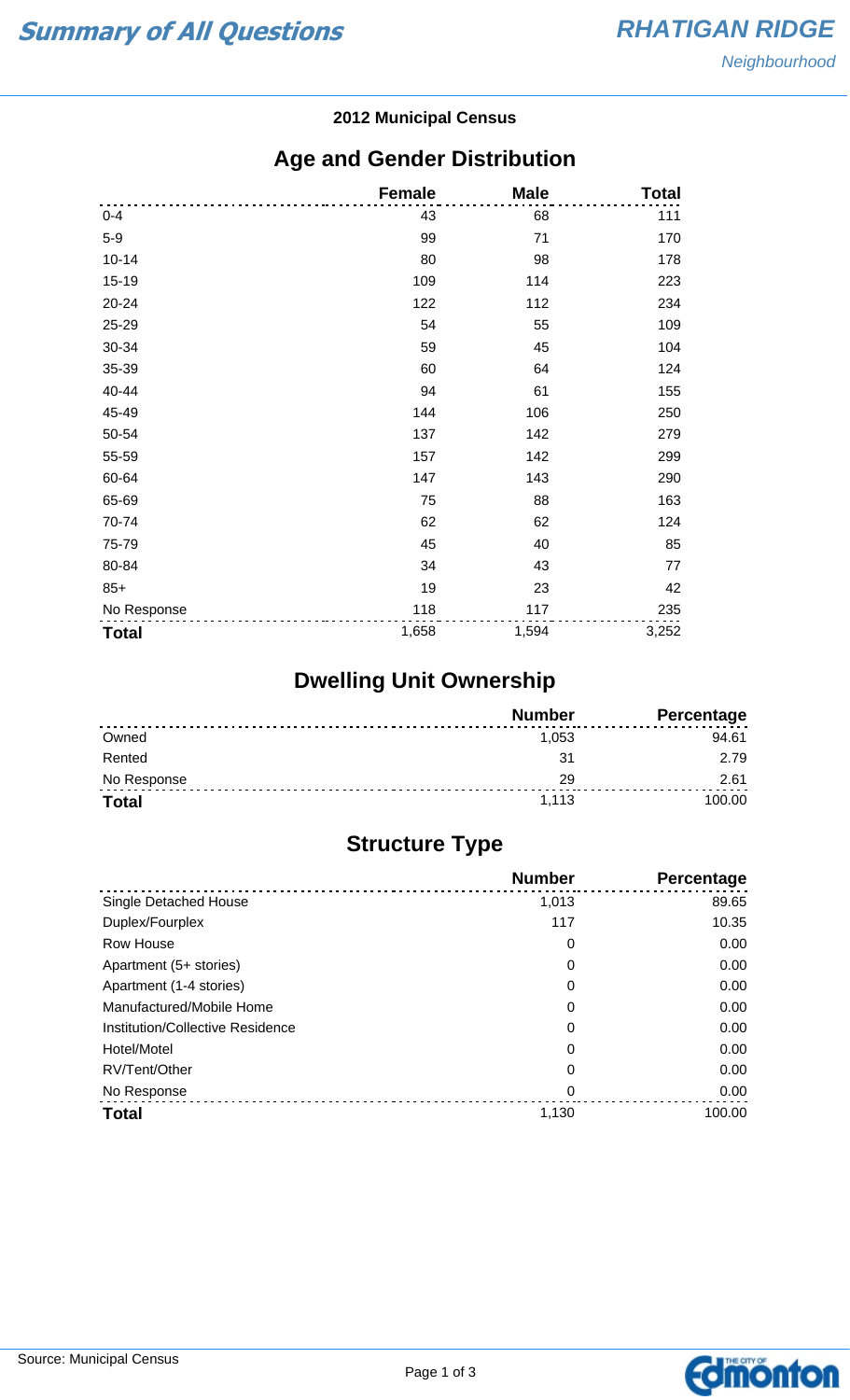**Neighbourhood** 

## **Dwelling Unit and Property Status**

|                           | <b>Number</b> | Percentage |
|---------------------------|---------------|------------|
| Occupied                  | 1,113         | 98.50      |
| Unoccupied                | 14            | 1.24       |
| Vacant Lot                | 0             | 0.00       |
| <b>Under Construction</b> | 2             | 0.18       |
| No longer in use          |               | 0.09       |
| No Response               | 0             | 0.00       |
| <b>Total</b>              | 1,130         | 100.00     |

#### **Marital Status**

|                      | <b>Number</b> | Percentage |
|----------------------|---------------|------------|
| Married              | 1.743         | 53.60      |
| Common-law           | 69            | 2.12       |
| Separated/divorced   | 101           | 3.11       |
| <b>Never Married</b> | 1,133         | 34.84      |
| Widowed              | 81            | 2.49       |
| No Response          | 125           | 3.84       |
| <b>Total</b>         | 3,252         | 100.00     |

## **Employment Status**

|                               | <b>Number</b> | Percentage |
|-------------------------------|---------------|------------|
| Preschool                     | 126           | 3.87       |
| Kindergarten - Gr.6           | 242           | 7.44       |
| Gr.7 - Gr.9                   | 127           | 3.91       |
| Gr.10 - Gr.12                 | 135           | 4.15       |
| <b>Post Secondary Student</b> | 288           | 8.86       |
| Homemaker                     | 152           | 4.67       |
| Employed 0-30 hrs             | 199           | 6.12       |
| Employed 30+ hrs              | 1,263         | 38.84      |
| Unemployed                    | 25            | 0.77       |
| Retired                       | 552           | 16.97      |
| Permanently unable to work    | 11            | 0.34       |
| Other                         | 14            | 0.43       |
| No Response                   | 118           | 3.63       |
| <b>Total</b>                  | 3,252         | 100.00     |

# **Term of Residence at this Location**

|                              | <b>Number</b> | Percentage |
|------------------------------|---------------|------------|
| 5 years or more              | 2,257         | 69.40      |
| 3 years to less than 5 years | 332           | 10.21      |
| 1 year to less than 3 years  | 279           | 8.58       |
| Less than 1 year             | 160           | 4.92       |
| Child less than 1 year       | 13            | 0.40       |
| No Response                  | 211           | 6.49       |
| <b>Total</b>                 | 3,252         | 100.00     |